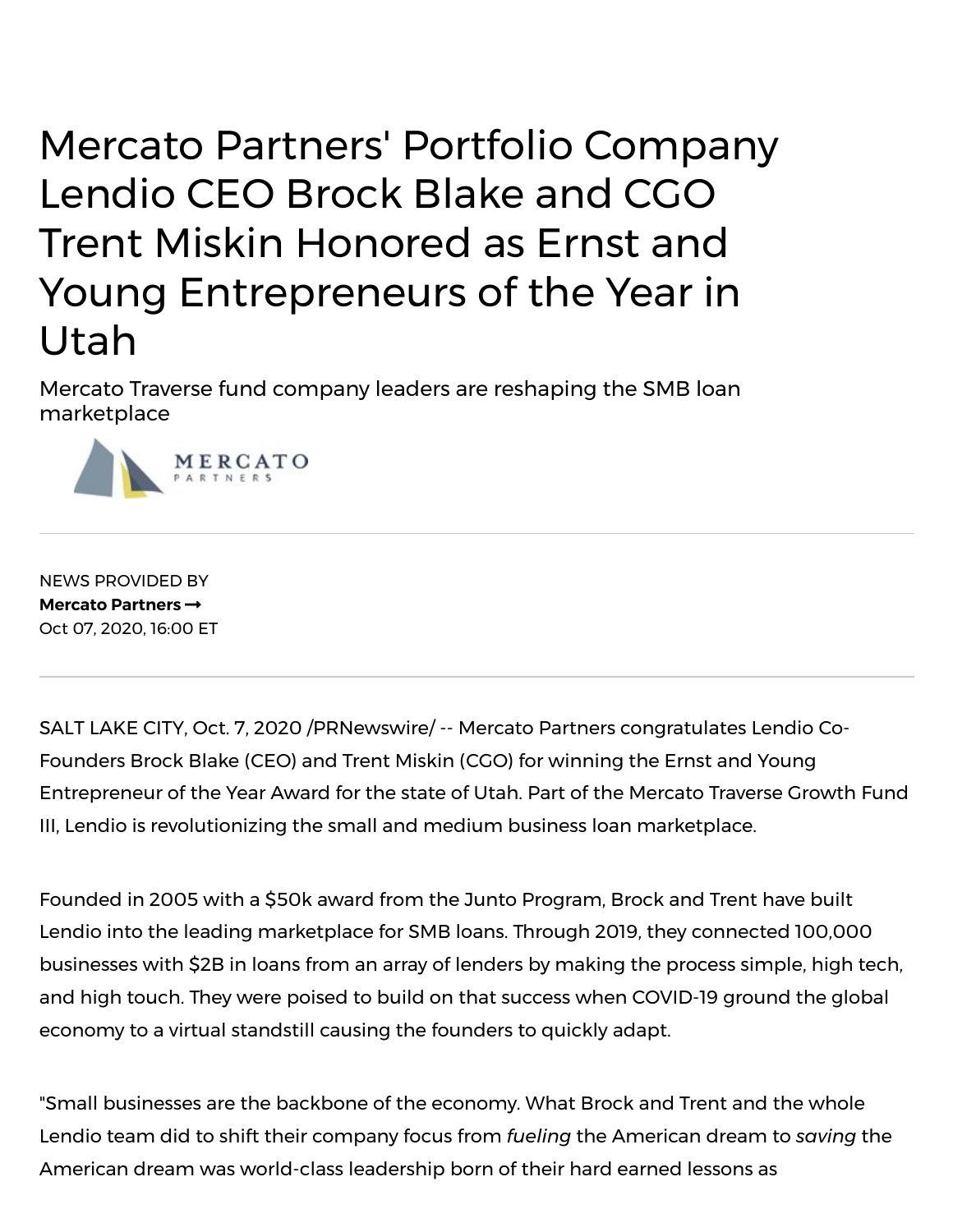entrepreneurs," said Ryan Sanders, director at Traverse Fund. "The speed with which they recognized the problems, went all-in, took action helping businesses with critical PPP loans, and changed staffing and priorities to make a difference are all indicative of the excellence we look for in our entrepreneurial partners. Brock and Trent are entrepreneurs investing in entrepreneurs."

At the beginning of the COVID-19 crisis, Lendio shifted over 5,000 hours of developer time to integrate 300 new bank lenders, 100 new partners, and dozens of unique integrations.

By helping lenders transition to an online marketplace, Lendio is helping to meet the incredible demand for capital as SMB owners seek urgently needed capital and a committed partner. They hired and trained over 200 team members beginning in March. The PPP program stretched the team to handle more loan volume in a few weeks than they had in all of 2019. They have delivered over \$8B in loans in 2020 and are still growing, ultimately helping to save an estimated 1.1M American jobs from April to August 2020.

"What we were able to do is the result of our team. Trent and I are lucky to have been able to build a world-class organization in Lehi, UT," said Brock Blake, CEO of Lendio. "The Entrepreneur of the Year from Ernst and Young is an incredible honor and Trent and I are humbled to have been selected, especially when you see the list of tremendously talented names, many of whom I am proud to call my friends. The immense pressure of performing for so many essential small business owners has forged a tight-knit team committed to our vision of Main Street success. With the help of Ryan Sanders, Greg Warnock and the folks at Mercato, we still have a long way to go and many more people we can help. Connecting businesses with the funding they need will be a vital part of our nation's economic road to recovery. It's going to be a long journey but I am glad for the company along the way."

## **About Traverse**

Traverse is the growth fund at Mercato Partners, a multi-strategy investment firm which specializes in overlooked and underserved markets. Traverse leverages the breadth of its team's investing and entrepreneurial experience to provide both capital and operational guidance for rapidly scaling companies in the technology and branded consumer segments. For over a decade, Traverse has found, funded, and collaborated with high-growth companies to help them achieve transformative growth, market leadership, and long-term value. For more information, please visit [www.traverse.mercatopartners.com](https://c212.net/c/link/?t=0&l=en&o=2943395-1&h=3301912018&u=https%3A%2F%2Ftraverse.mercatopartners.com%2F&a=www.traverse.mercatopartners.com).